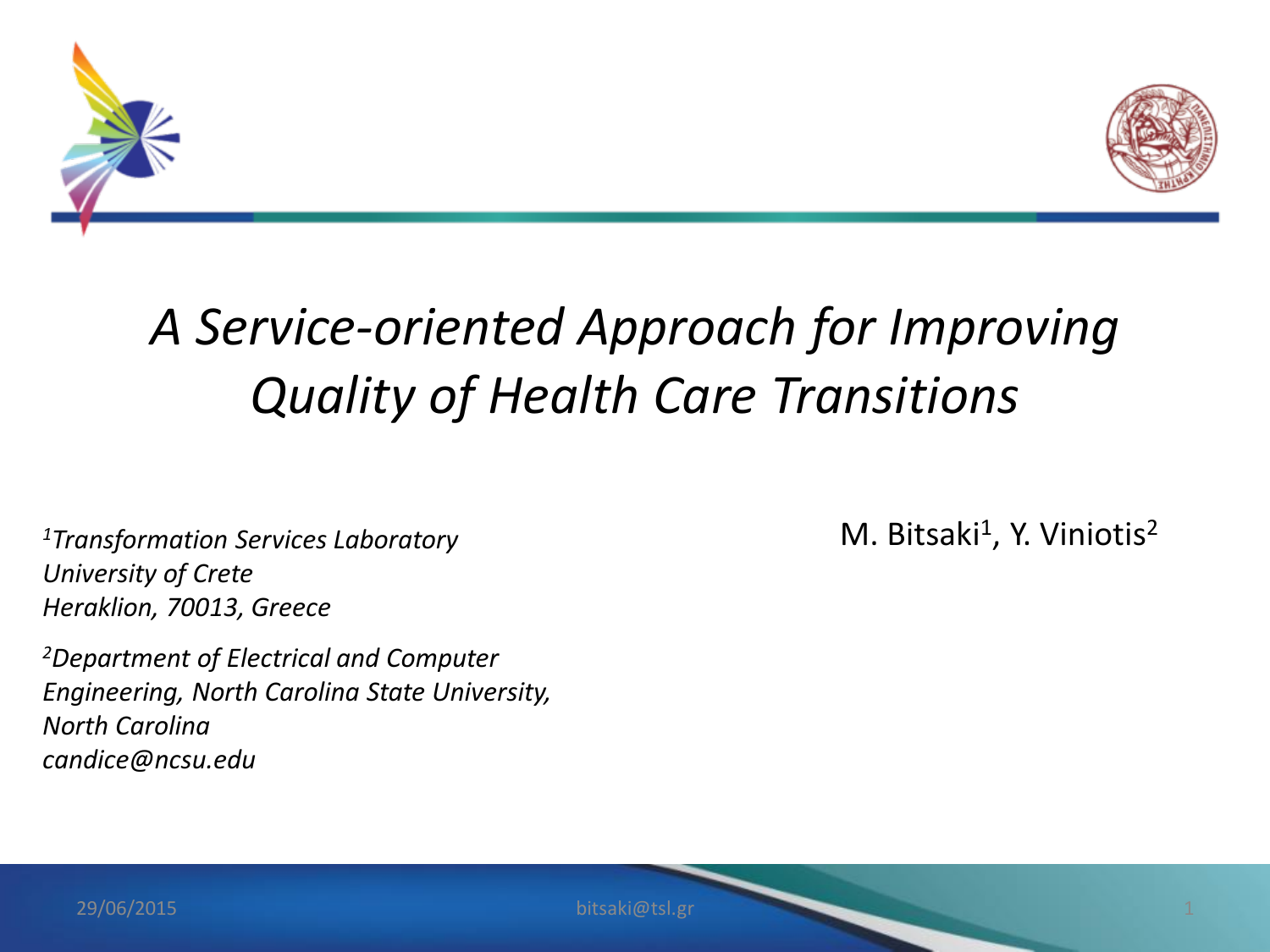



- Transition of Care
- Service System for Transition of Care
- The Mathematical Problem Formulation
- Example
- Conclusions and Future Work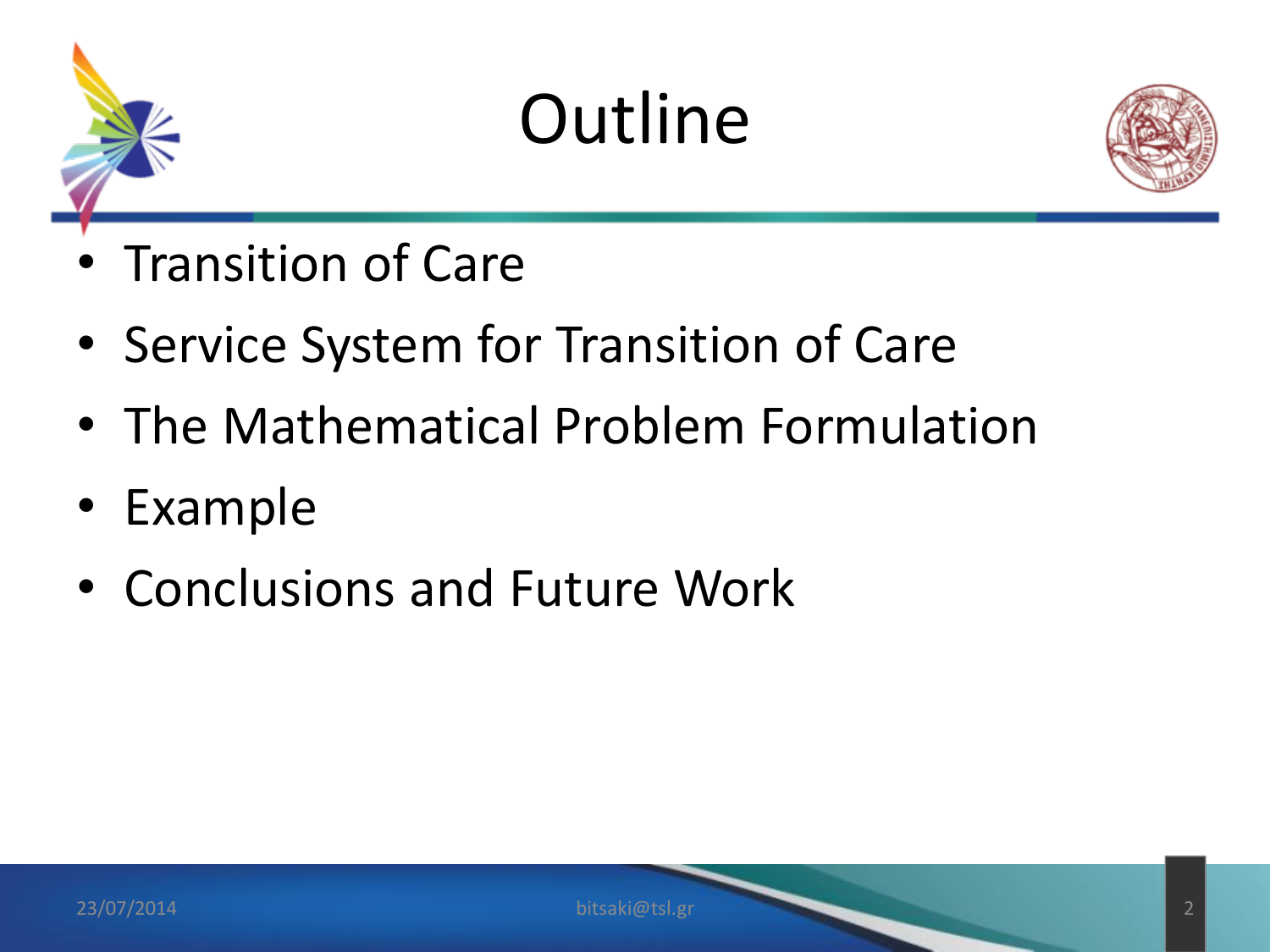

Transition of Care



Transition of patients from a primary, expensive facility to a secondary, less expensive facility that provides medical support to ensure a successful recovery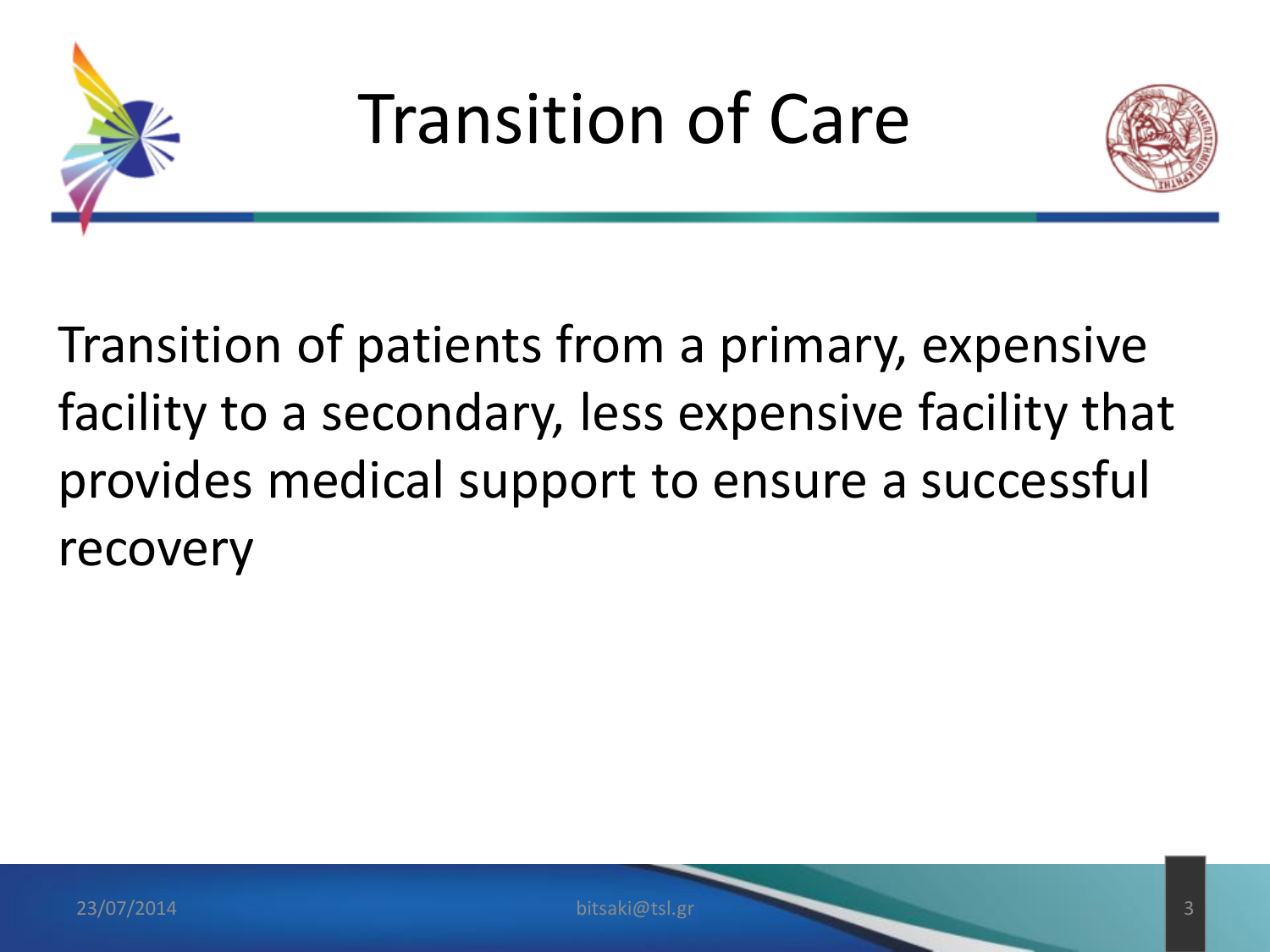

### Medical Problem



- Manage patients transitions between healthcare settings in a cost-effective way and at the same time improve their medical status
- The transferring party provides medical records and instructions to the receiving party
- The receiving party monitors predefined patient characteristics and evaluates the health status of the patient
- The communication and the coordination of services between the two health care providers are performed by an intermediary
	- provides electronic health record technologies to gather, share and exchange information.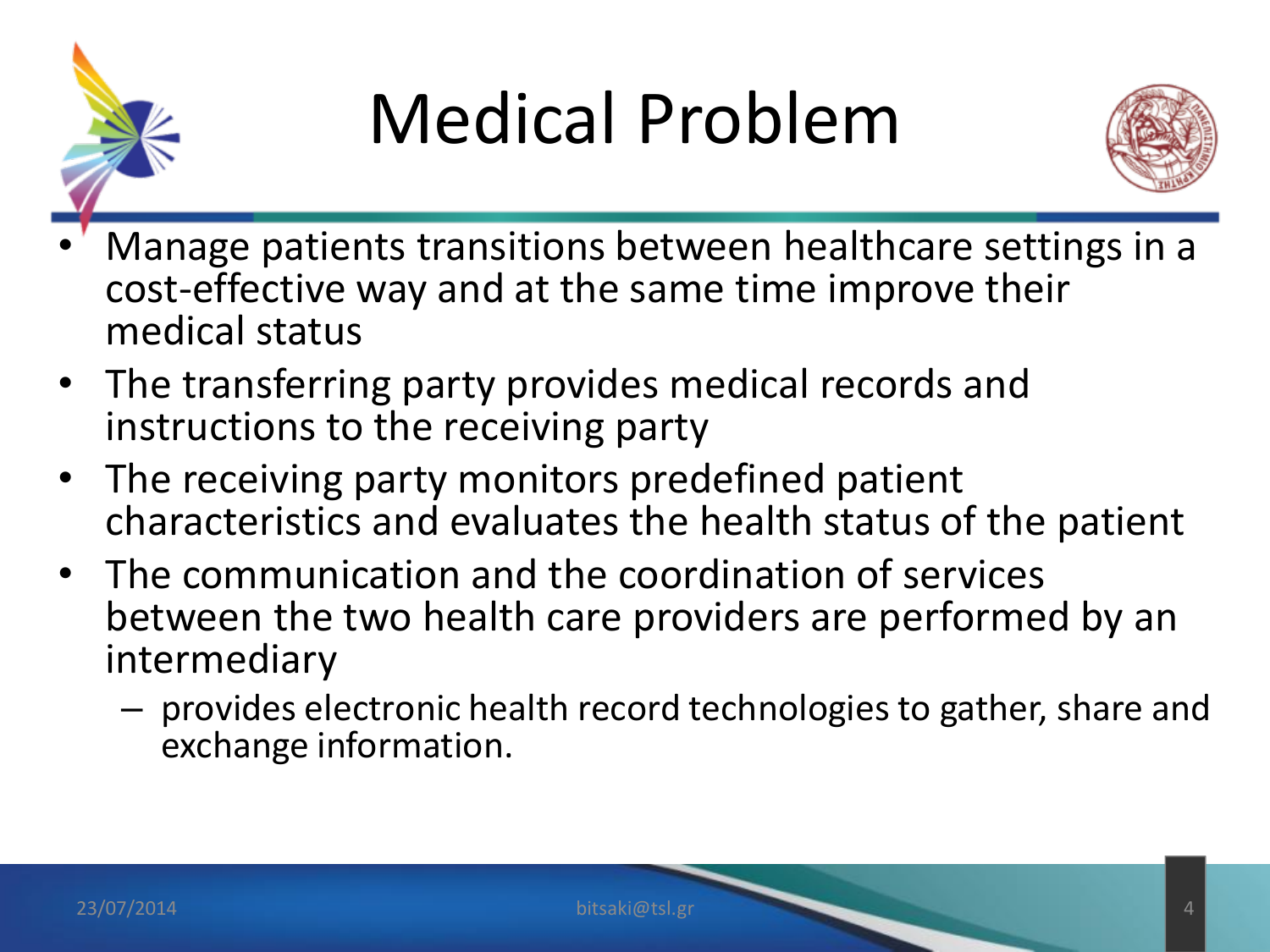



- Transition of Care
- Service System for Transition of Care
- The Mathematical Problem Formulation
- Example
- Conclusions and Future Work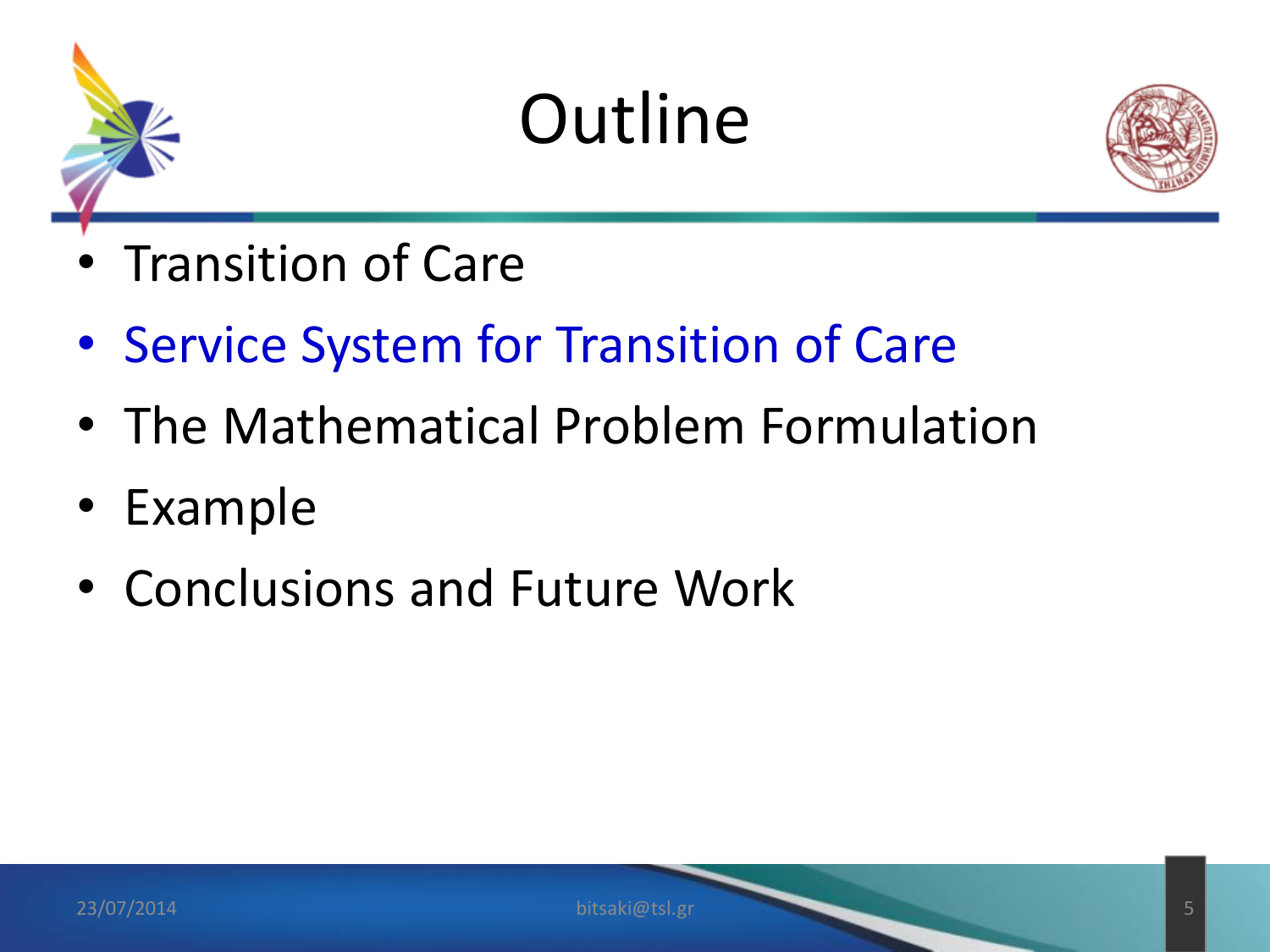

#### Our Approach



- We define a **service system** that describes the interconnections among
	- humans (doctors, patients, engineers),
	- organizations (hospitals, insurance companies, data management service companies) and
	- technology (cloud environments, data repositories, sensors, etc.
- *Objective*: facilitate the transition of patients in a cost effective way and at the same time improve their medical status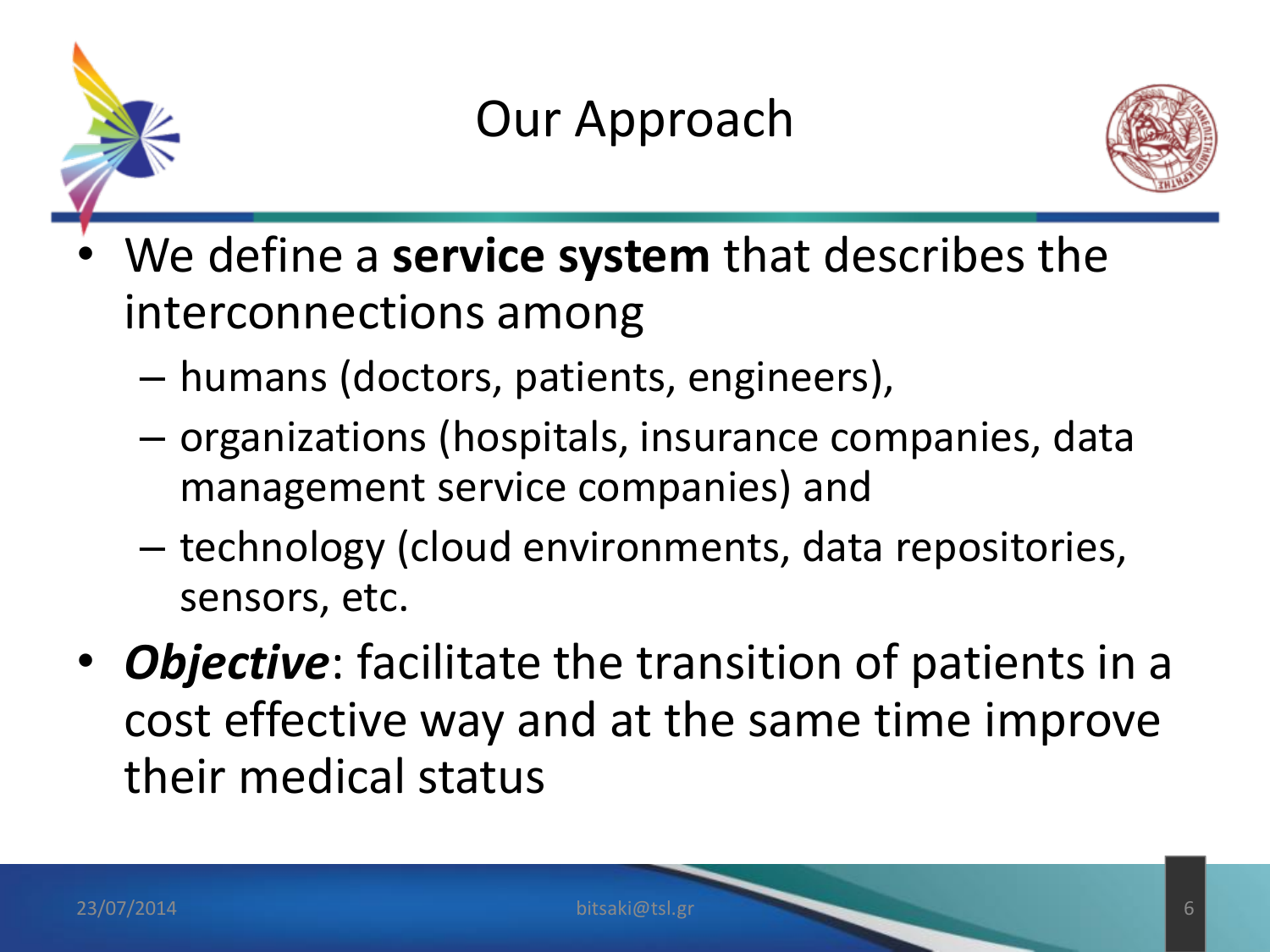

- The components of the proposed service system are
	- the entities that interact with each other and
	- the relationships that enable the flow of information, services and revenues among entities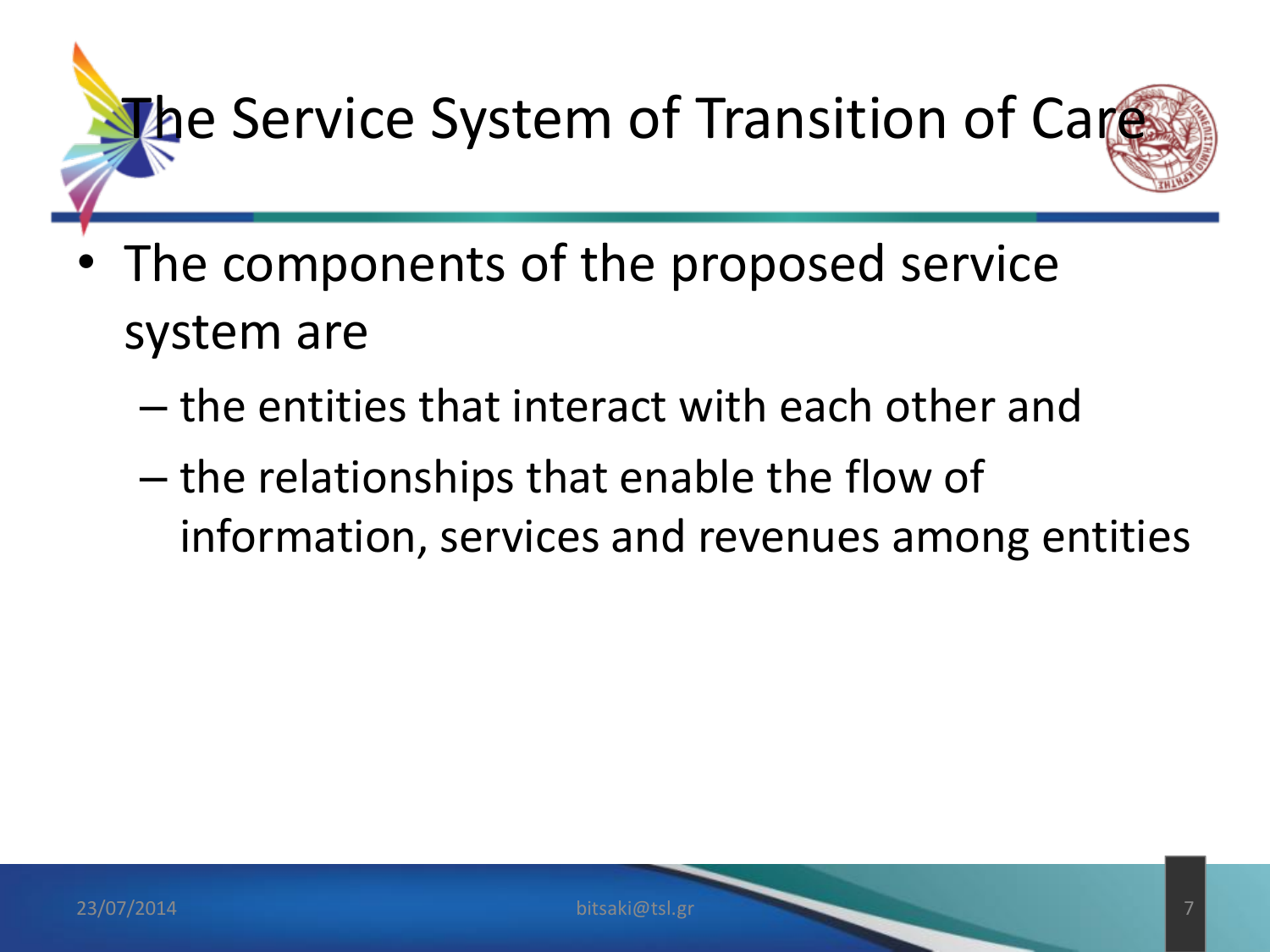# the Service System of Transition of Care

- We define the following types of entities
	- A number of **primary facilities** (PF): they provide a healthcare service to patients
	- A number of **secondary facilities** (SF): they provide a healthcare service to patients
	- Transition of care **intermediary** (TCI):
		- handles the logistics of the patient transfer from PF to SF
		- matches PFs to SFs
		- there might be more than one competing TCIs
	- **Patients**: they use health services provided by PFs and SFs
	- **Insurance company**: covers hospitalization costs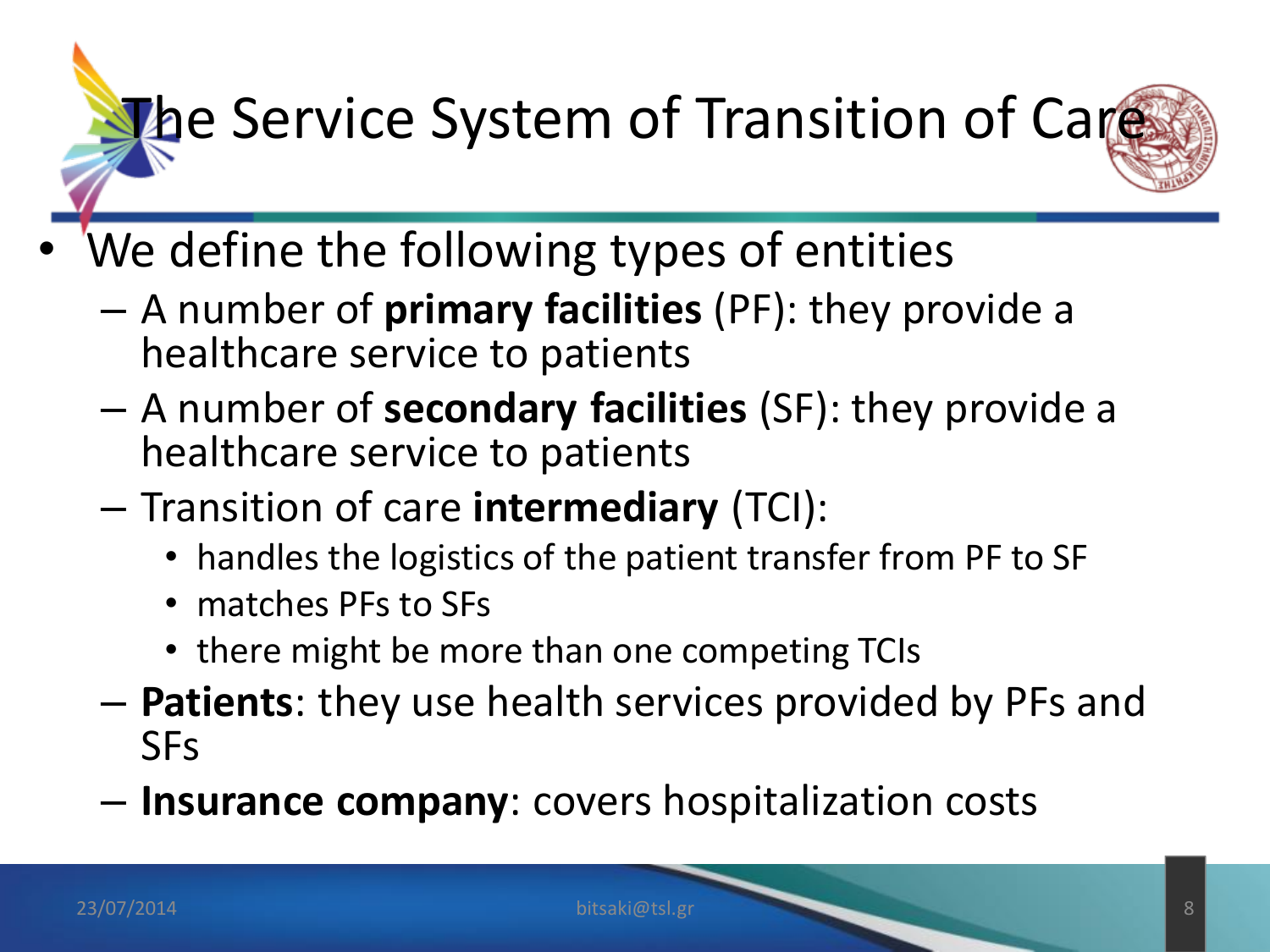

23/07/2014 bitsaki@tsl.gr 9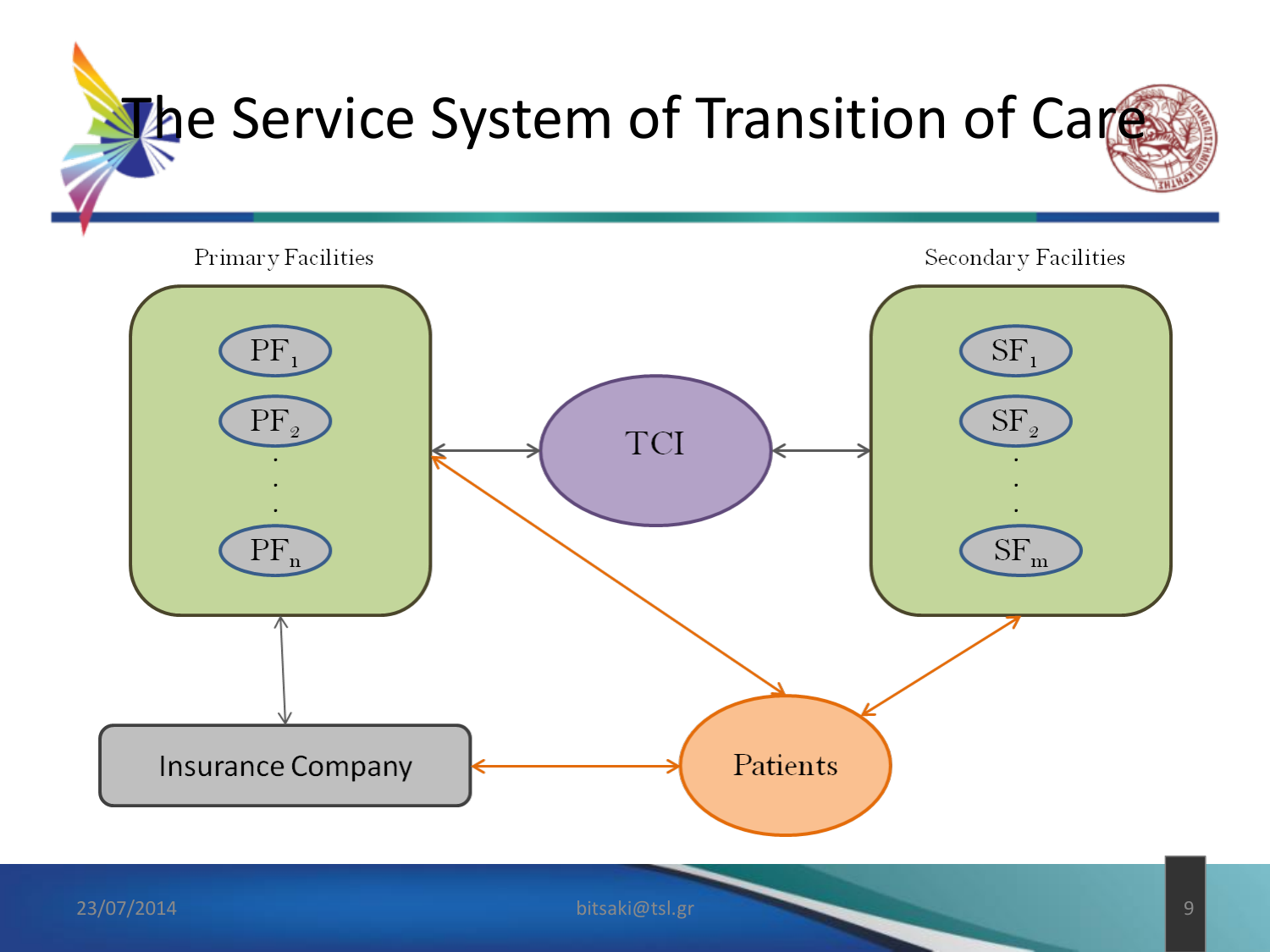# the Service System of Transition of Care

- We use the following payment model to specify the flows of revenues over the relationships among the entities of the service system:
	- **Bundled payments model** (ACO):
		- The insurance company pays PF to insure a population of potential patients
		- The PF pays the SF and TCI, either on a per patient basis or as a bundled payment
		- There are cost limits on a per patient basis as well as per disease basis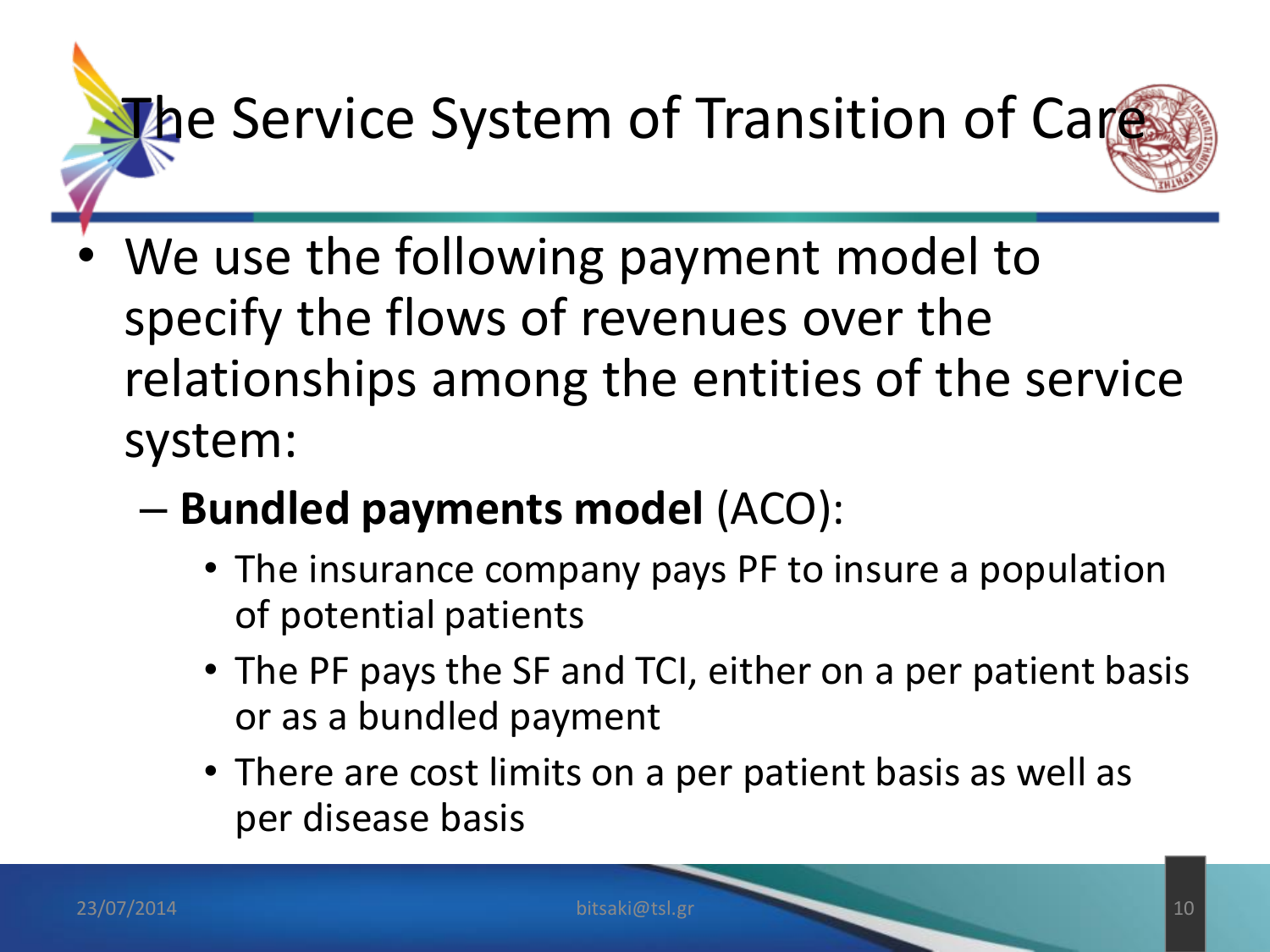



- The performance of the service system is measured through a number of Key Performance Indicators (KPIs)
	- Cost of care per patient
	- Patient satisfaction
	- Readmission rate from SF back to PF that reflects the quality of service provided by SF
	- Market share each intermediary gains in a competitive environment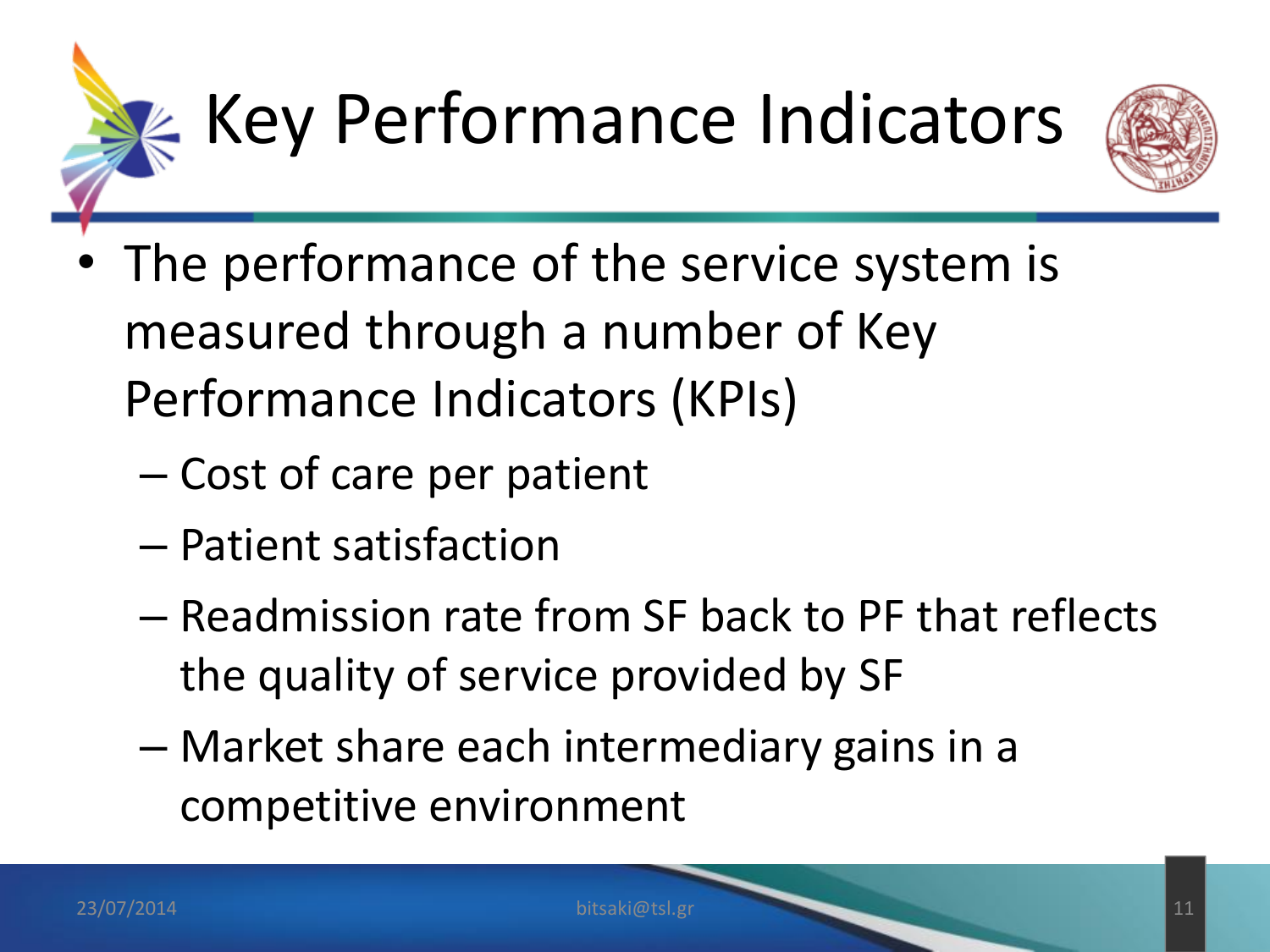



- Services provided by the various entities
	- High quality services reduce readmission rate
- Use of Infrastructure (EMR of the patient, sensors in the patient room, automation in transition process)
	- $-$  Decreases readmission rate  $\rightarrow$  decreases costs (indirectly)
	- Increases cost (directly)
- Matching of PFs to SFs
	- Considering patient preferences increases patient satisfaction
	- Considering geographical constraints reduces costs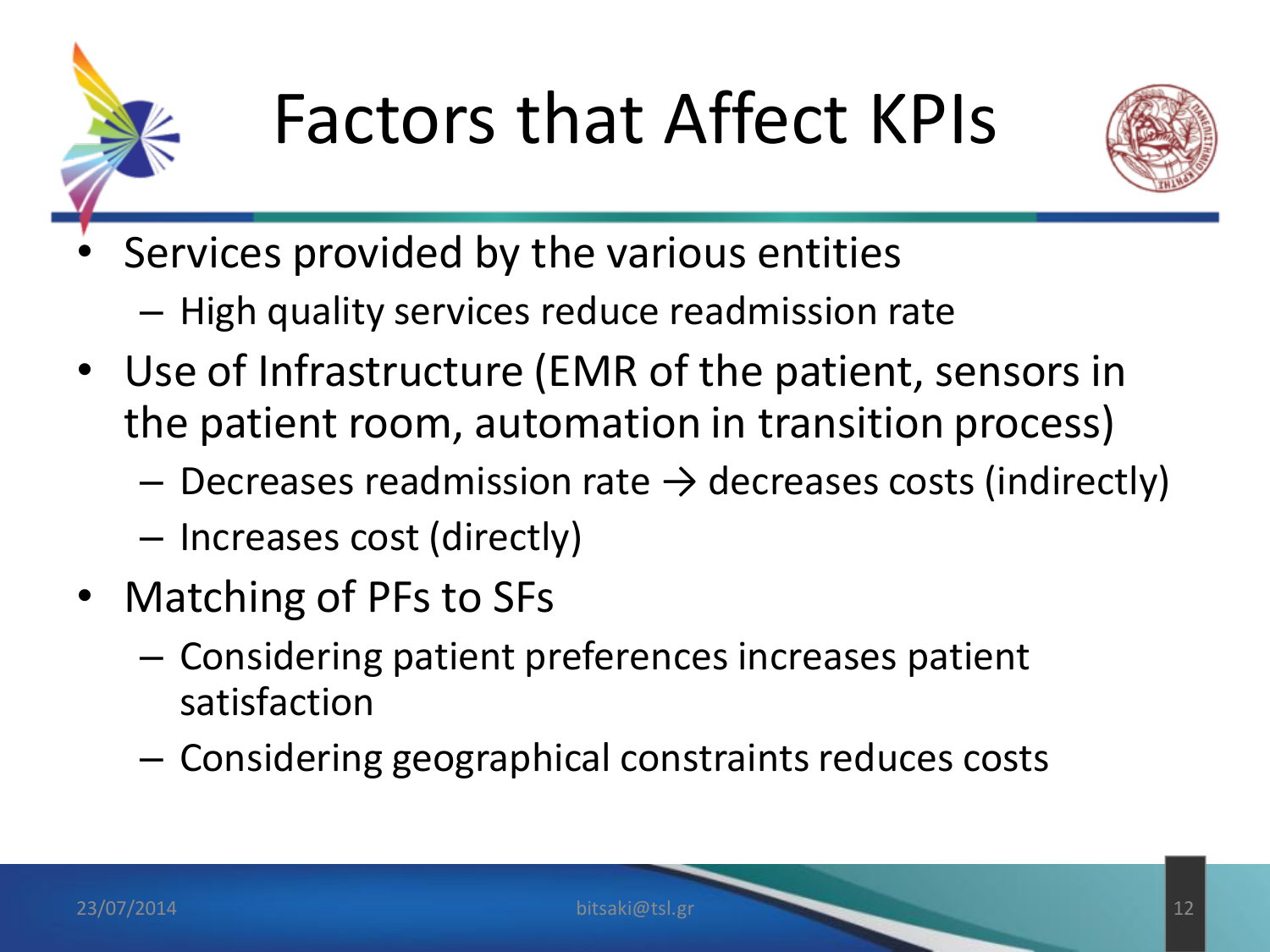

- We analyze the proposed service system for solving the following problem
	- What is the **optimal matching** of PFs and SFs such that the overall cost is minimized provided that patients' preferences and economic constraints are satisfied?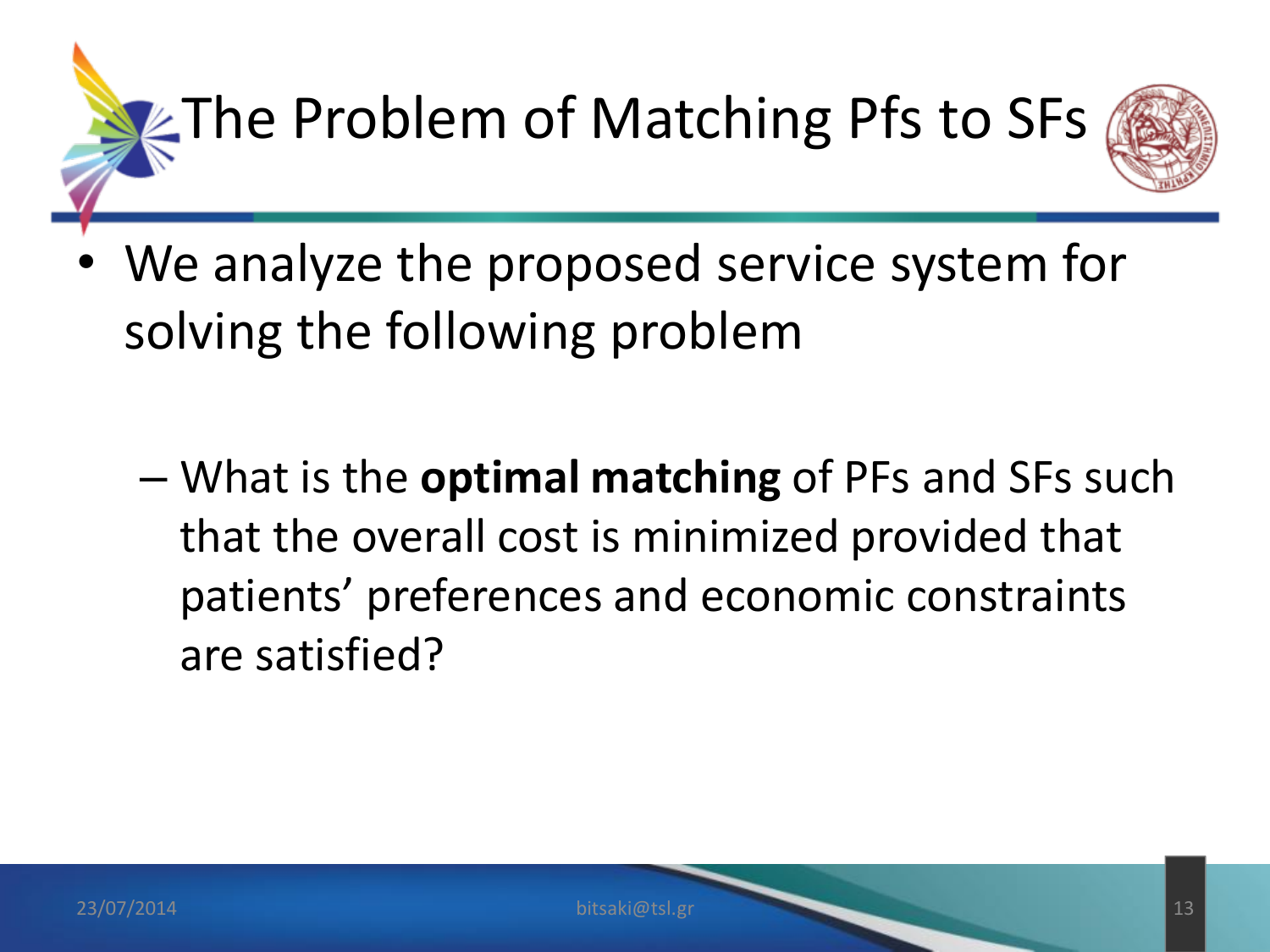## $\square$ The Problem of Matching Pfs to SFs



- The formulation of the service system and the interactions among the entities depend on the way the intermediaries match PFs to SFs
	- **Match PFs to SFs statically, on a per facility basis**: A PF may be matched to one or multiple SFs and an SF may be matched to one or multiple PFs
	- Match PFs to SFs dynamically, on a per patient basis
	- Match PFs to SFs on a per disease basis: SFs are specialized with patients of a common disease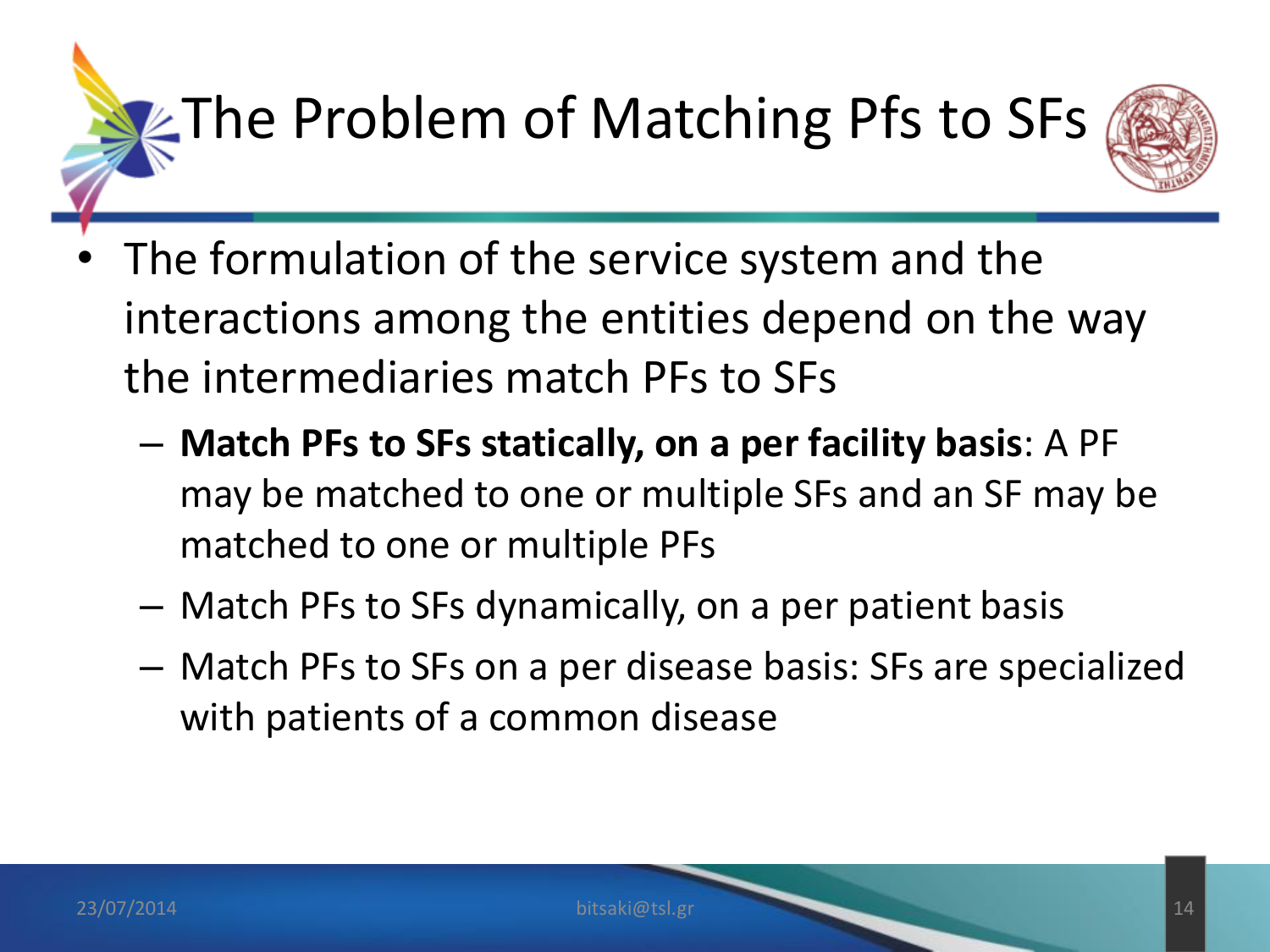



- Transition of Care
- Service System for Transition of Care
- The Mathematical Problem Formulation
- Example
- Conclusions and Future Work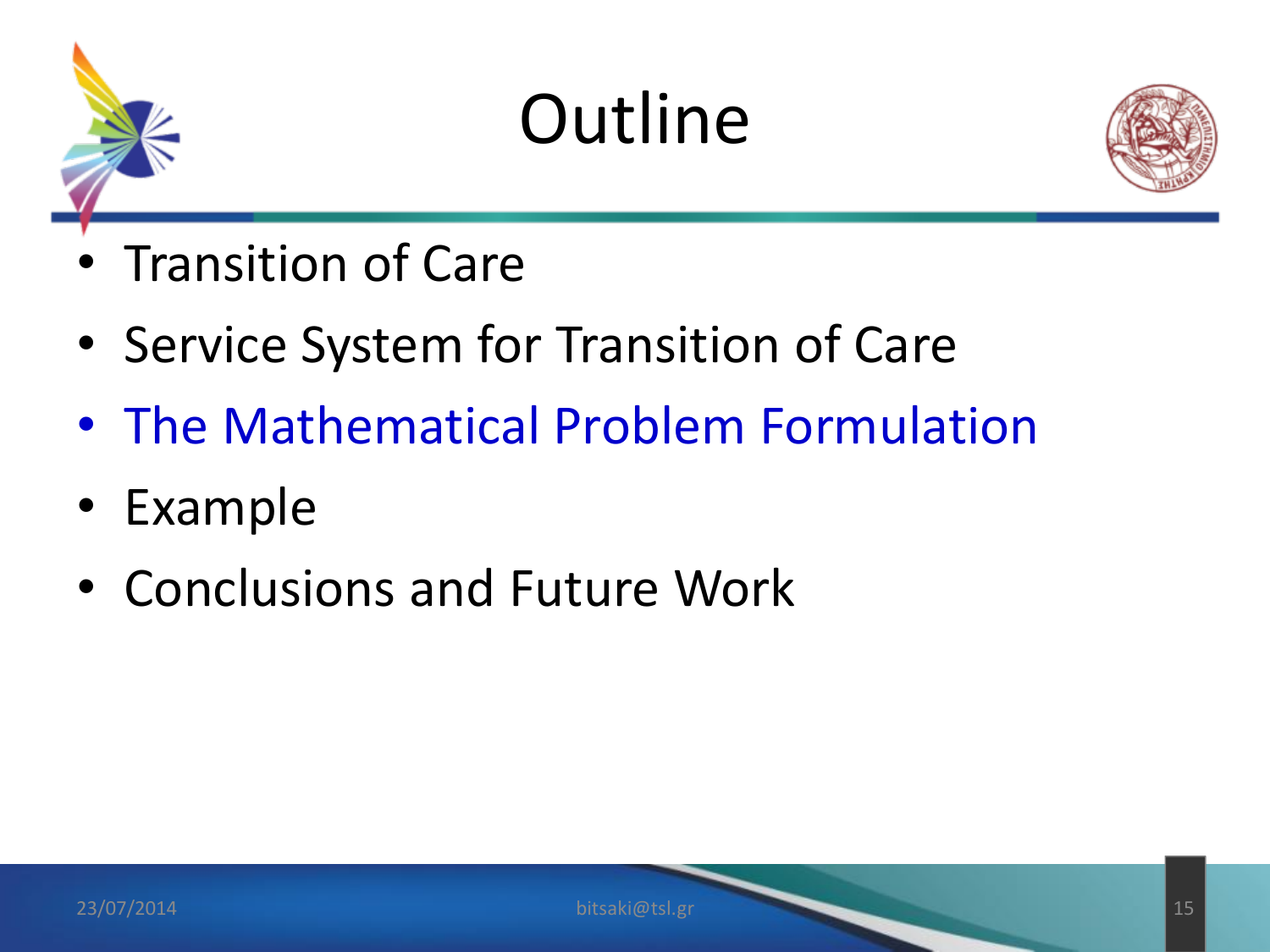



- The transition of care intermediary (TCI) aims at statically matching primary facilities (PFs) to secondary facilities (SFs) on a per facility basis
- **Objective**: choose the matching of each PF to a set of SFs so as to **minimize the total cost** of PFs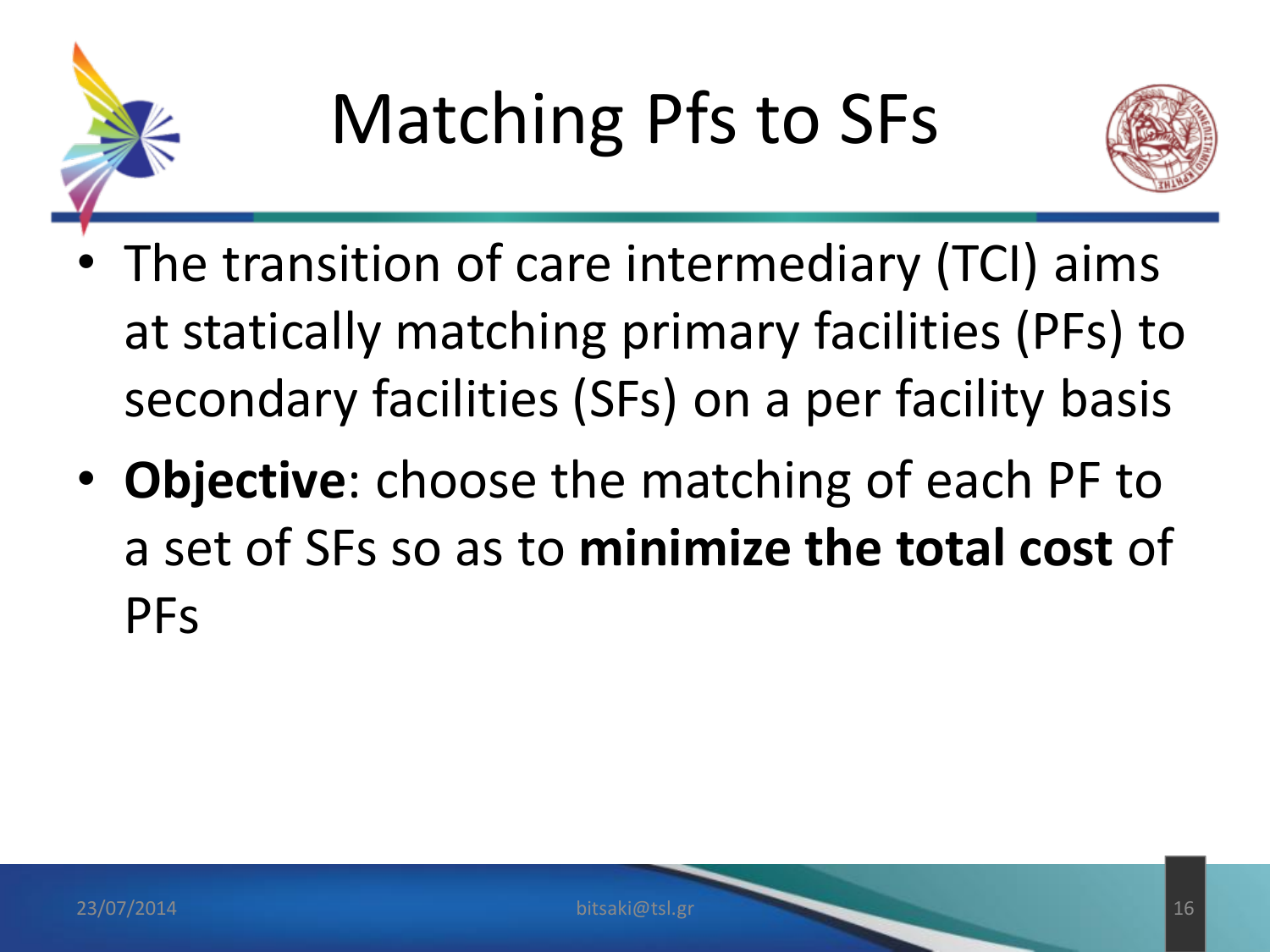

#### Properties of SFs



• Let  $SCF = \{SF_1, ..., SF_J\}$  be the set of secondary facilities

- $-RR_j$ : the readmission rate  $(0 \leq RR_j \leq 1)$
- $-\bar{C_j}$ : the cost per patient that  $SF_j$  charges ( $\bar{C_j}>0$ )
- $PSI_j$ : the patient satisfaction index  $(0 \leq PSI_j \leq 1)$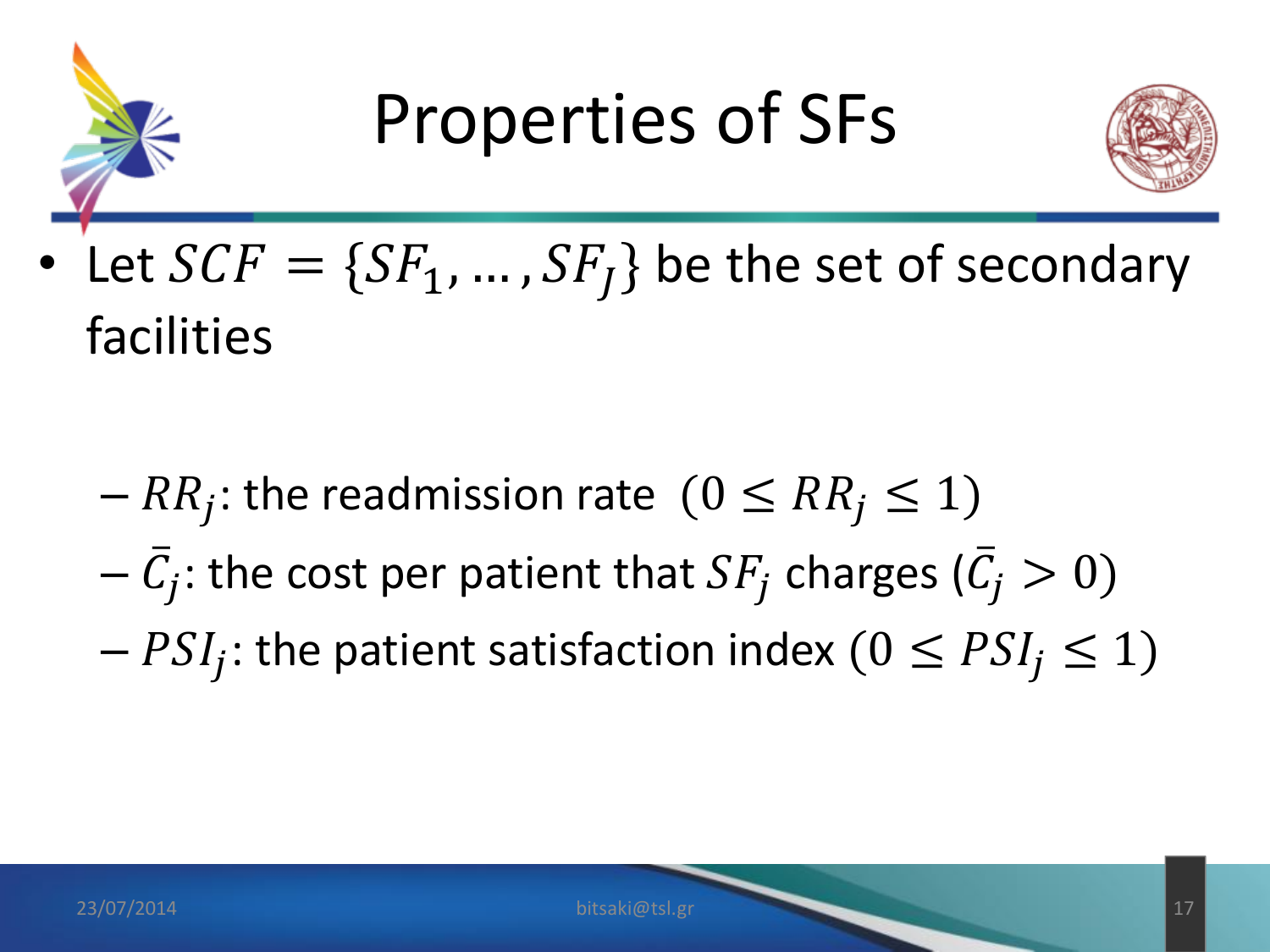



- Let  $PCF = \{PF_1, ..., PF_I\}$  be the set of primary facilities
	- $-GC_i$ : the geographical constraint (subset of the set  $\{1, ..., J\}$
	- $-MCP_i$ : the maximum cost per patient  $(MCP_i > 0)$
	- $-MRR_i$ : the maximum tolerable readmission rate  $(0 \leq MRR_i \leq 1)$
	- $-MPSI_i$ : the minimum tolerable patient satisfaction index ( $0 \leq MPSI_i \leq 1$ )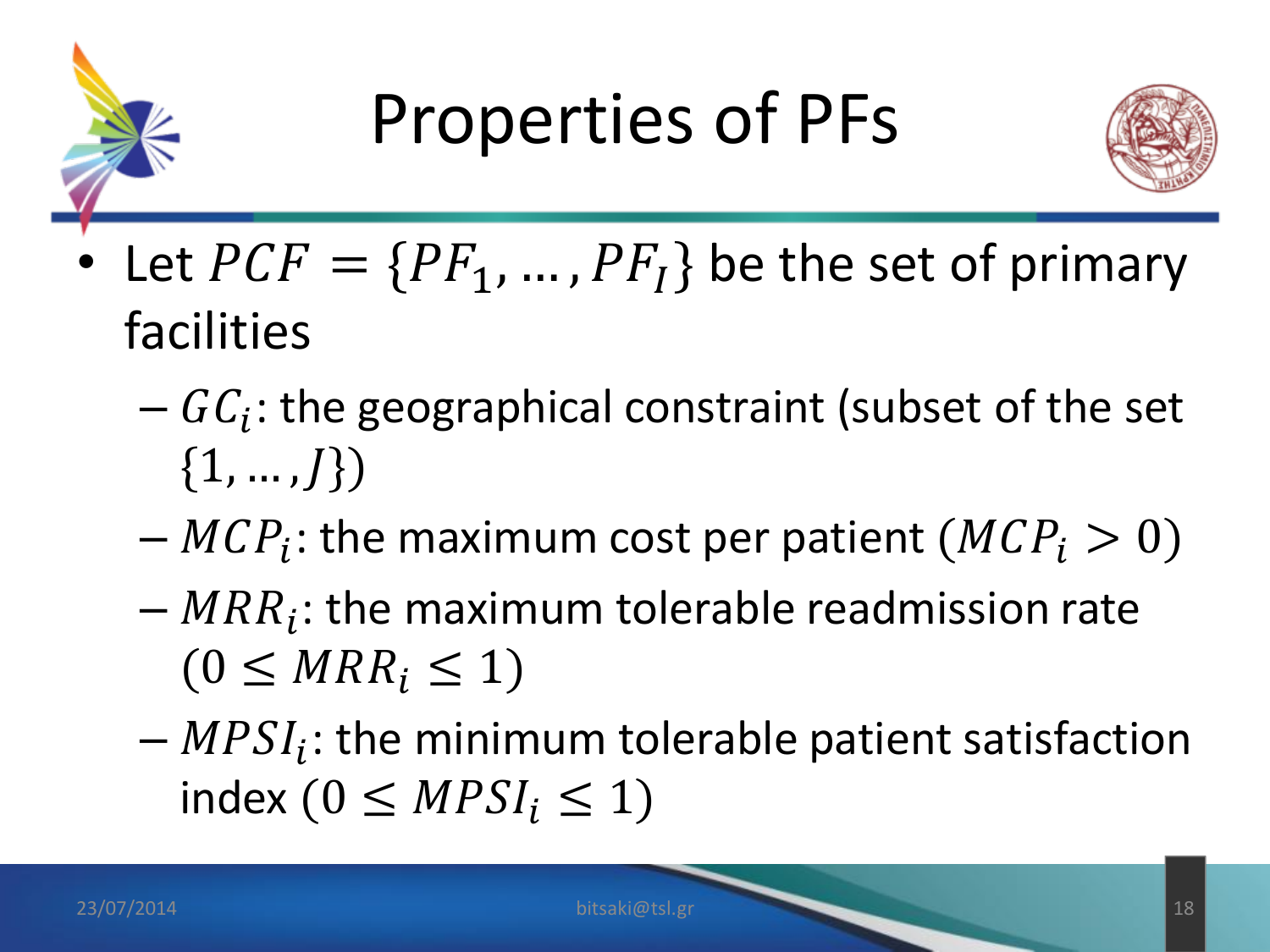



- Let  $M_i$  denote the set of  $SF_j$  that will receive patients from  $PF_i$
- Let  $M$  denote the matching of all PFs to SFs

$$
M = \{M_1, M_2, \dots, M_I\}
$$

• **Total cost** for choice M:

$$
C(M) = \sum_{i=1}^{I} C_i(M_i)
$$
  
where  $C_i(M_i) = \frac{1}{|M_i|} \sum_{j \in M_i} \overline{C}_j$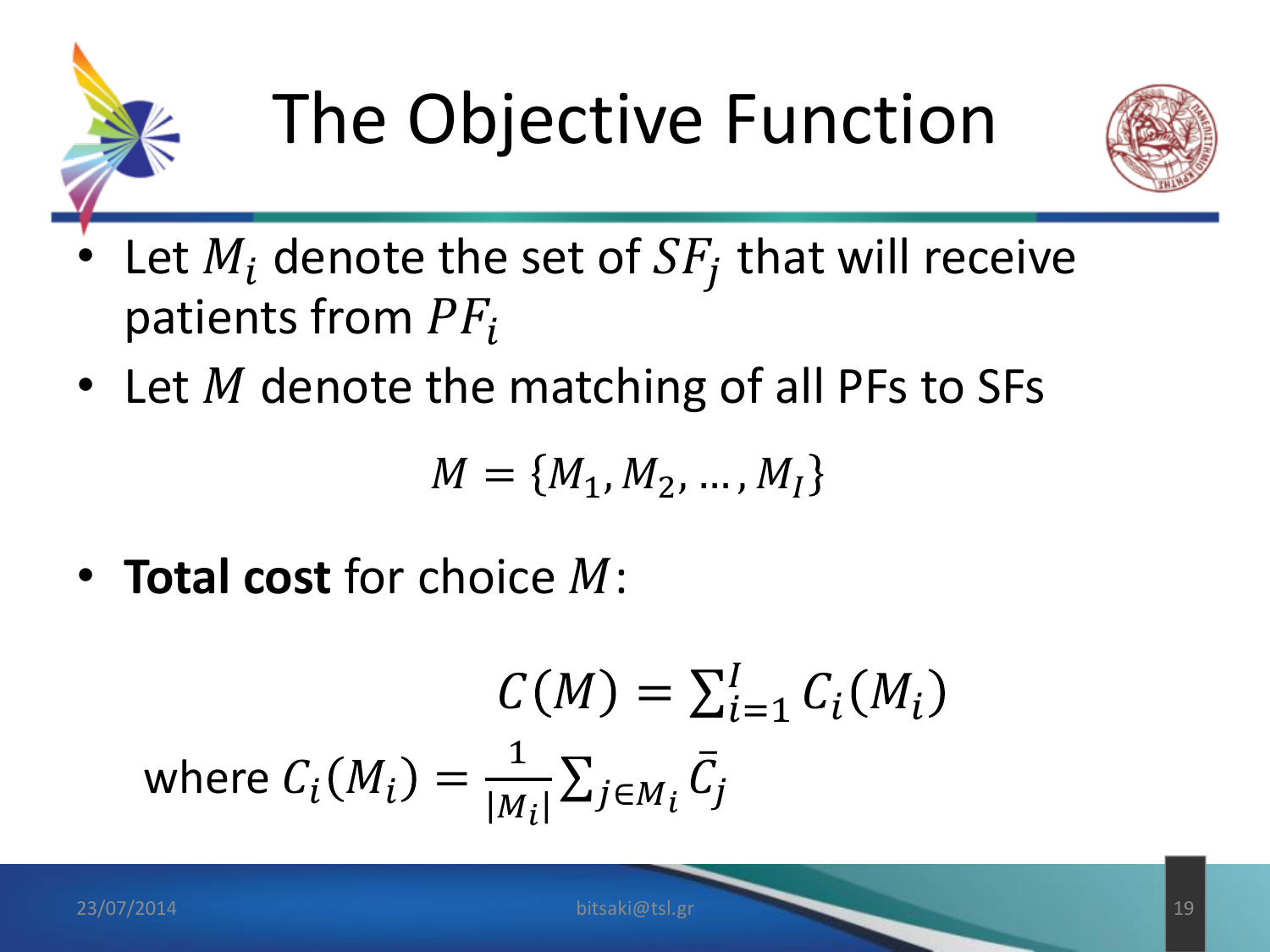

#### The Constraints



- The constraints to be satisfied are the following:
	- $M_i \in \mathit{GC}_i, \forall i \in \{1, ..., I\}$
	- $RR_j \leq MRR_i, \forall j \in GC_i, \forall i \in \{1, ..., N\}$
	- $-PSI_j \geq MPSI_i, \forall j \in GC_i, \forall i \in \{1, ..., I\}$
- The set of choices satisfying the constraints is denoted as ℳ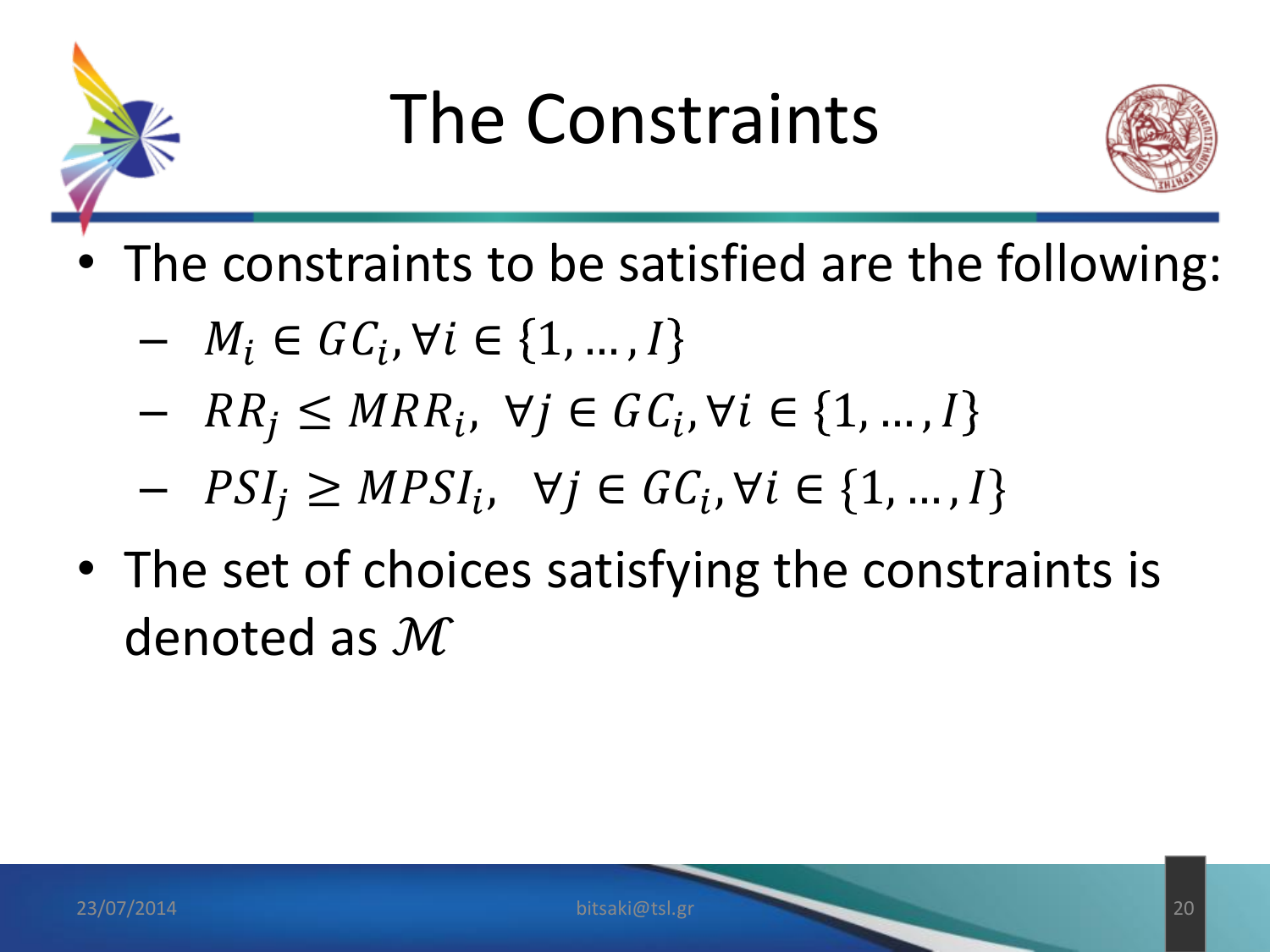

#### Cost Minimization



#### min M∈M  $C(M)$  such that  $C_i(M_i) \leq MCP_i, \forall i \in \{1, ..., N\}$

23/07/2014 bitsaki@tsl.gr 21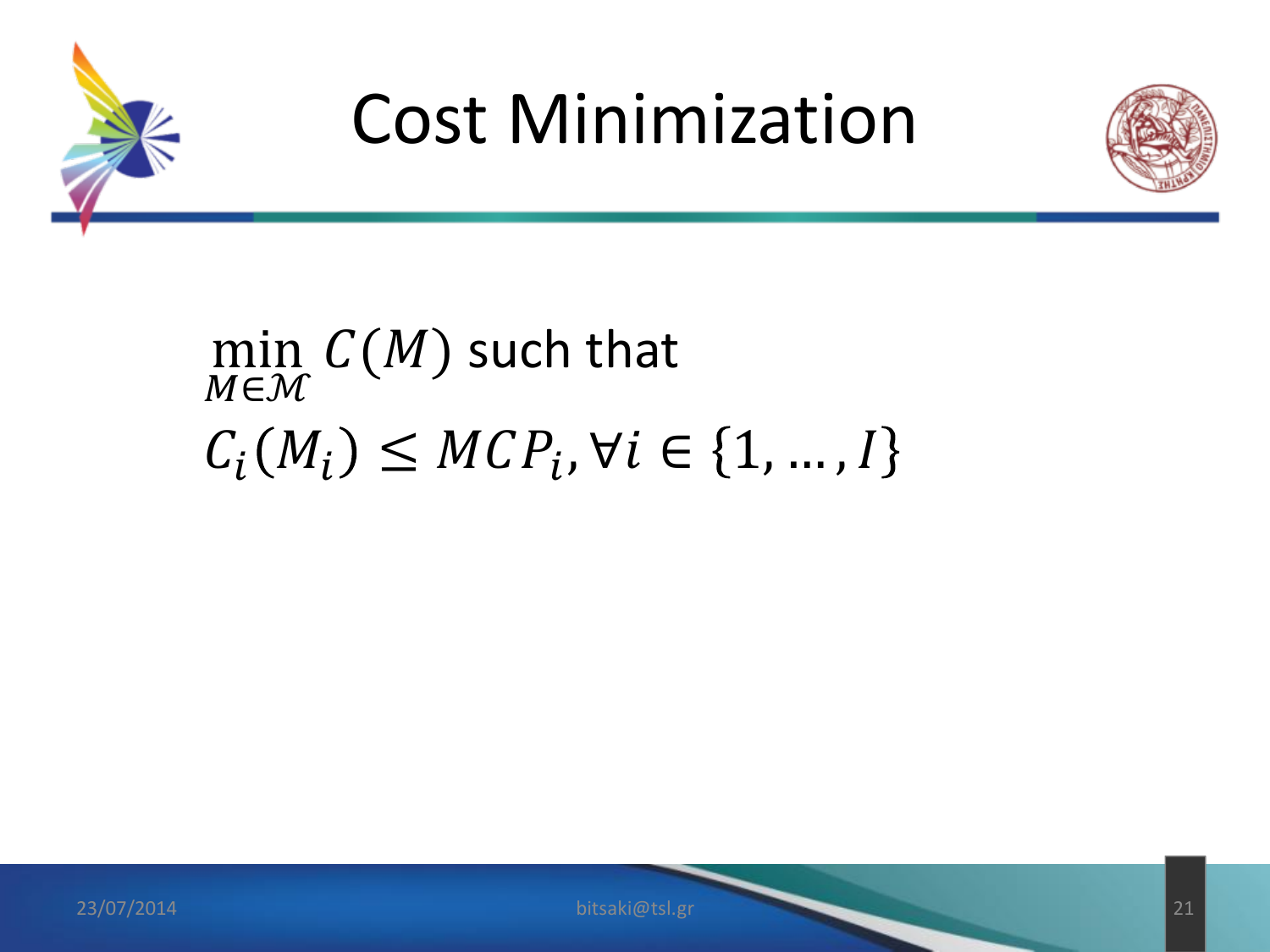



- Transition of Care
- Service System for Transition of Care
- The Mathematical Problem Formulation
- Example
- Conclusions and Future Work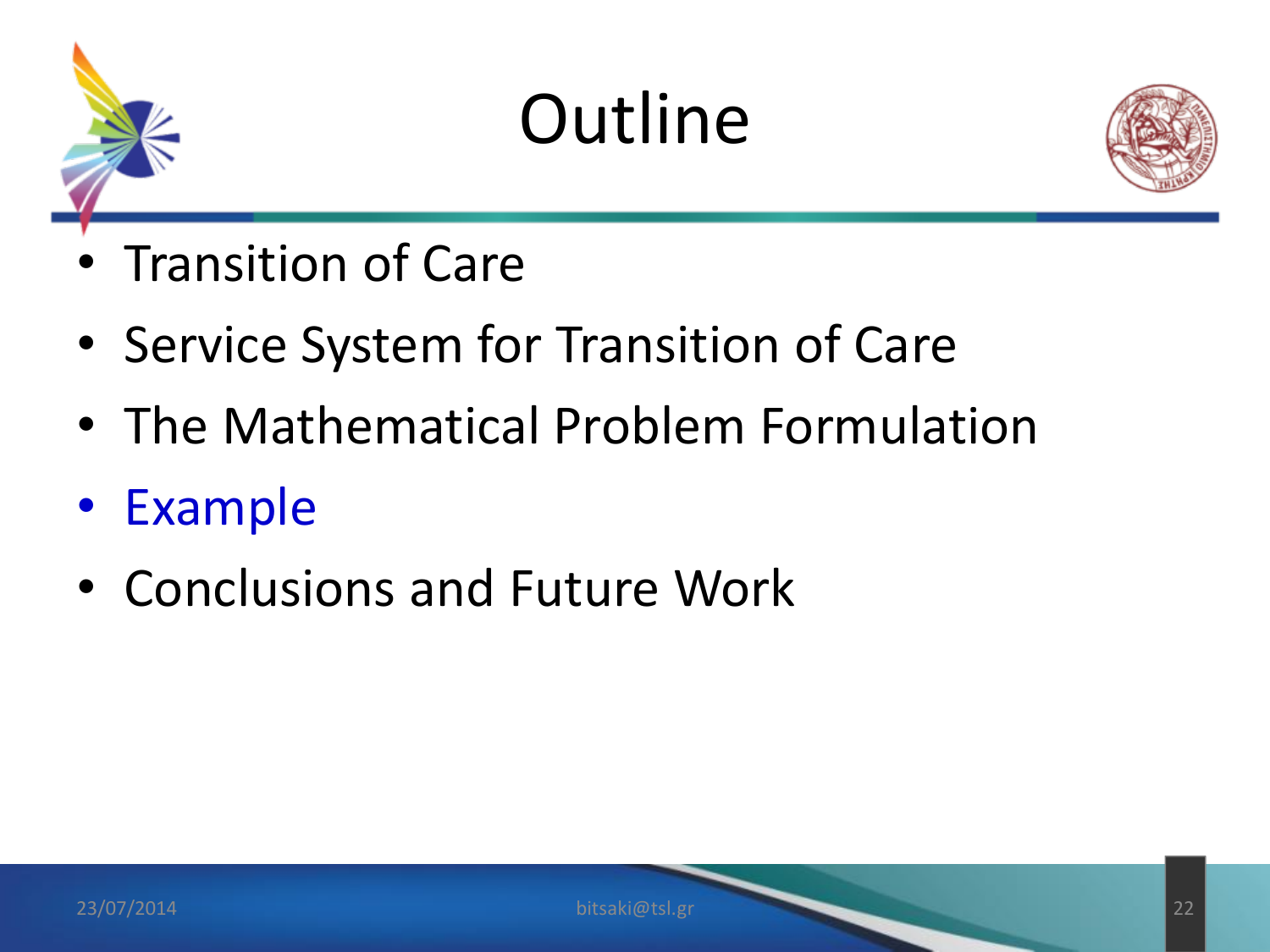



• Properties of primary care facilities

| $PF_i$ | $\boldsymbol{G}\boldsymbol{C}_i$ | $MCP_i$ | $MRR_i$ | $MPSI_i$ |
|--------|----------------------------------|---------|---------|----------|
|        | ${1,2,3}$                        | 1100    | 0.8     | 0.8      |
|        | ${2}$                            | 1100    | 0.8     | 0.8      |
|        | $\{1,2,3,4,5\}$   1000           |         | 0.7     | 0.6      |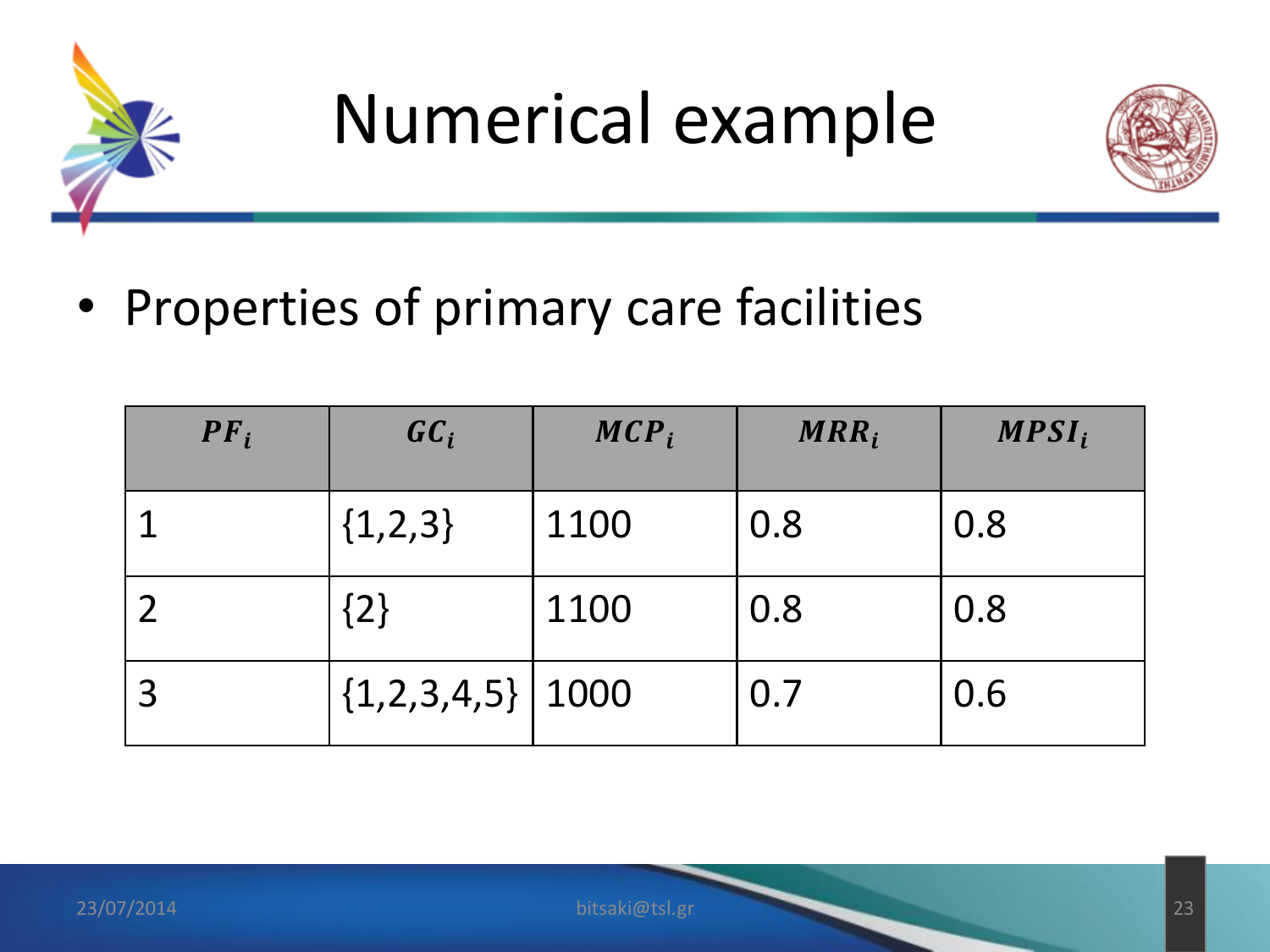



• Properties of secondary care facilities

| SF <sub>j</sub> | $\overline{c}_j$ | RR <sub>j</sub> | $PSI_j$ |
|-----------------|------------------|-----------------|---------|
| 1               | 1100             | 0.7             | 0.9     |
| $\overline{2}$  | 1000             | 0.8             | 0.8     |
| 3               | 1000             | 0.8             | 0.7     |
| 4               | 1000             | 0.7             | 0.8     |
| 5               | 900              | 0.6             | 0.8     |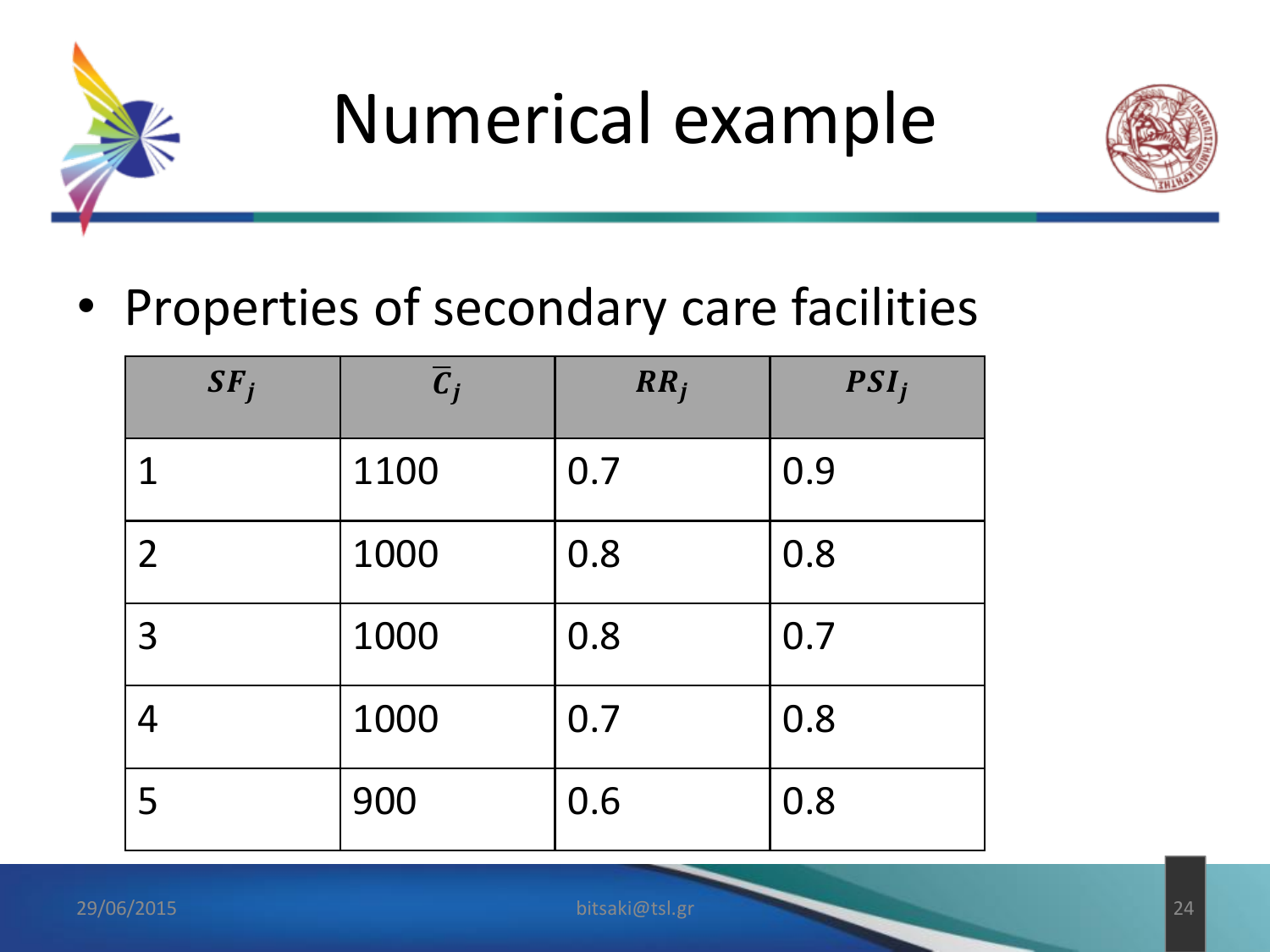



• Feasible choices with no constraints

$$
|M| = (2^5 - 1)(2^5 - 1)(2^5 - 1) = 29791
$$

• Feasible choices with constraints

$$
|\mathcal{M}| = (2^2 - 1)(2^2 - 1) = 9
$$

• The optimal solution

 $PF_1 \rightarrow SF_2$ ,  $PF_2 \rightarrow SF_2$ ,  $PF_3 \rightarrow SF_5$  $M = \{ \{2\}, \{2\}, \{5\} \}$  with total cost  $C(M) = 2900$